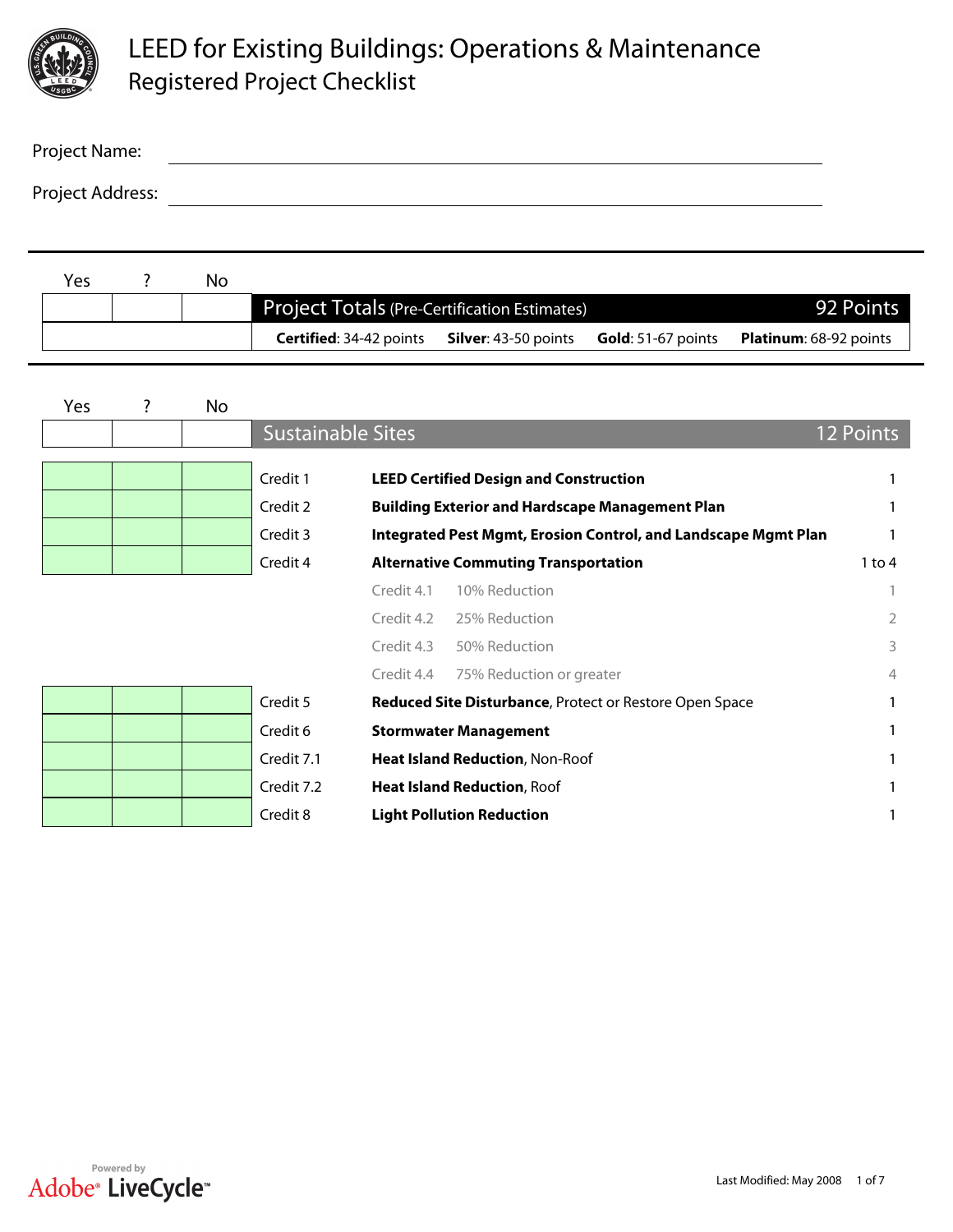

| <b>Yes</b>            |                       | No                       |                         |            |                                                                  |                  |
|-----------------------|-----------------------|--------------------------|-------------------------|------------|------------------------------------------------------------------|------------------|
|                       |                       |                          | <b>Water Efficiency</b> |            |                                                                  | <b>10 Points</b> |
| Yes                   |                       |                          | Prereg 1                |            | Minimum Indoor Plumbing Fixture & Fitting Efficiency             | Required         |
| $\vert$               | $\blacktriangleright$ | $\vert$                  | Credit 1.1              |            | Water Performance Measurement, Whole Building Metering           | 1                |
| $\blacktriangleright$ | $\blacktriangledown$  | $\vert \textbf{y} \vert$ | Credit 1.2              |            | Water Performance Measurement, Submetering                       | 1                |
| $\Box$                | $\blacktriangleright$ | $\Box$                   | Credit 2                |            | <b>Additional Indoor Plumbing Fixture and Fitting Efficiency</b> | $1$ to $3$       |
|                       |                       |                          |                         | Credit 2.1 | 10% Reduction                                                    | 1                |
|                       |                       |                          |                         | Credit 2.2 | 20% Reduction                                                    | $\overline{2}$   |
|                       |                       |                          |                         | Credit 2.3 | 30% Reduction                                                    | 3                |
| $\blacktriangleright$ | $\blacktriangledown$  | $\blacksquare$           | Credit 3                |            | <b>Water Efficient Landscaping</b>                               | $1$ to $3$       |
|                       |                       |                          |                         | Credit 3.1 | 50% Reduction                                                    | 1                |
|                       |                       |                          |                         | Credit 3.2 | 75% Reduction                                                    | $\overline{2}$   |
|                       |                       |                          |                         | Credit 3.3 | 100% Reduction                                                   | 3                |
| $\boxed{\mathbf{r}}$  | $\blacktriangleright$ | $\boxed{\blacksquare}$   | Credit 4.1              |            | <b>Cooling Tower Water Mgmt, Chemical Management</b>             | 1                |
| $\Box$                | $\blacktriangleright$ | $\Box$                   | Credit 4.2              |            | <b>Cooling Tower Water Mgmt, Non-Potable Water Source Use</b>    | 1                |

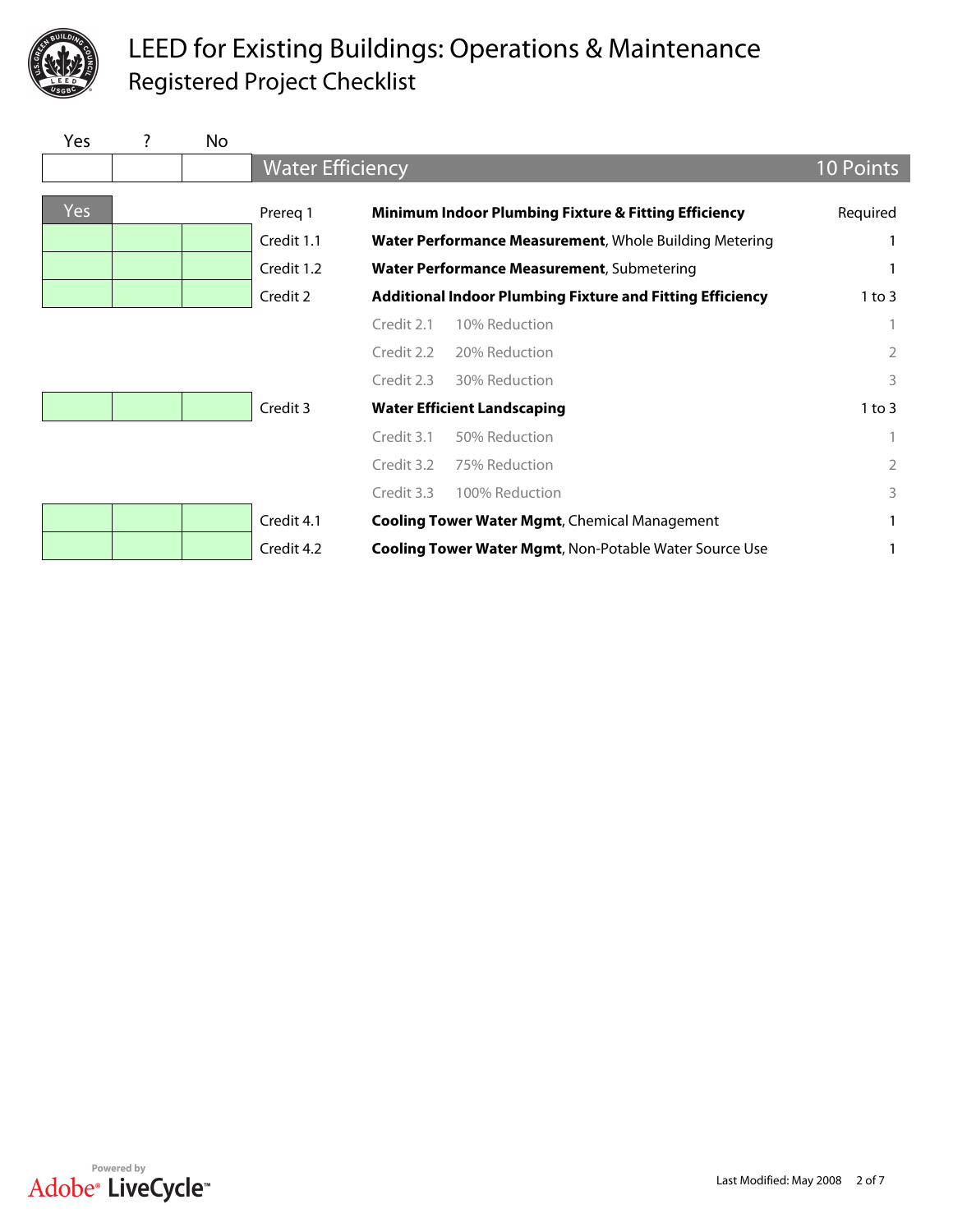

| Yes | No |          |                                                    |          |  |  |
|-----|----|----------|----------------------------------------------------|----------|--|--|
|     |    |          | Energy & Atmosphere                                |          |  |  |
|     |    |          |                                                    |          |  |  |
| Yes |    | Prereg 1 | <b>Energy Efficiency Best Management Practices</b> | Required |  |  |
| Yes |    | Prereg 1 | <b>Minimum Energy Efficiency Performance</b>       | Required |  |  |
| Yes |    | Prereg 1 | Refrigerant Management, Ozone Protection           | Required |  |  |

**\*NOTE for EAc1**: All LEED for Existing Building projects registered after June 26th, 2007 are required to achieve at least two (2) points under EAc1.

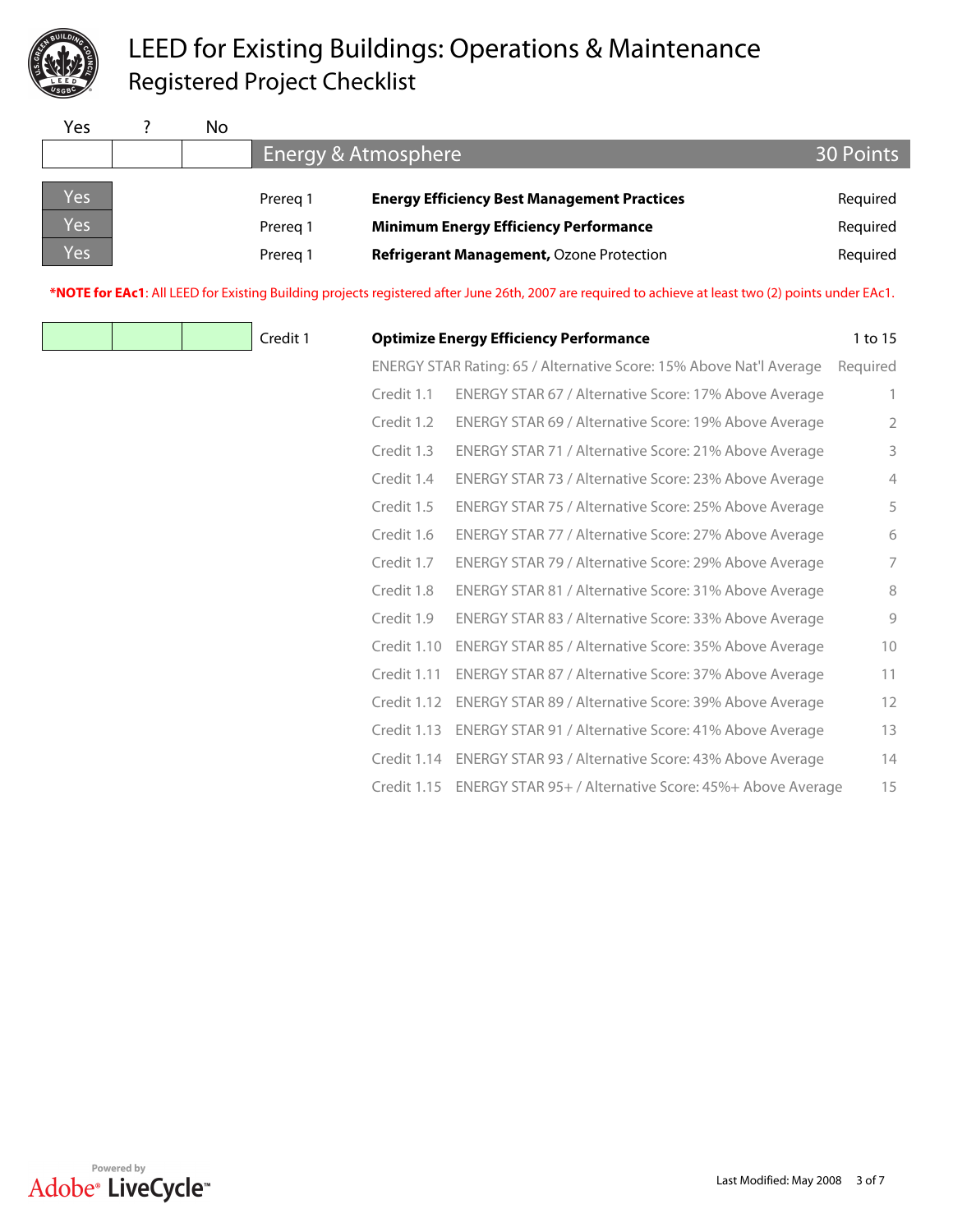

|                        |                          |                      |                                | Energy & Atmosphere, continued         |            |  |
|------------------------|--------------------------|----------------------|--------------------------------|----------------------------------------|------------|--|
|                        |                          |                      |                                | <b>Existing Building Commissioning</b> |            |  |
| $\blacktriangleright$  | $\vert \textbf{v} \vert$ | $\boxed{\mathbf{r}}$ | Credit 2.1                     | <b>Investigation and Analysis</b>      | 2          |  |
| $\Box$                 | $\blacksquare$           | $\boxed{\mathbf{r}}$ | Credit 2.2                     | Implementation                         | 2          |  |
| $\boxed{\blacksquare}$ | $\blacktriangleright$    | $\boxed{\mathbf{r}}$ | Credit 2.3                     | <b>Ongoing Commissioning</b>           | 2          |  |
|                        |                          |                      | <b>Performance Measurement</b> |                                        |            |  |
| $\boxed{\mathbf{r}}$   | $\boxed{\mathbf{v}}$     | $\Box$               | Credit 3.1                     | <b>Building Automation System</b>      |            |  |
| $\boxed{\blacksquare}$ | $\blacktriangleright$    | $\boxed{\mathbf{r}}$ | Credit 3.2-3.3                 | <b>System Level Metering</b>           | $1$ to $2$ |  |
|                        |                          |                      |                                | Credit 3.2<br>40% Metered              |            |  |
|                        |                          |                      |                                |                                        |            |  |
|                        |                          |                      |                                | Credit 3.3<br>80% Metered              |            |  |

|                               |                        |                          | Other    |                         |                                      |        |
|-------------------------------|------------------------|--------------------------|----------|-------------------------|--------------------------------------|--------|
| $\blacktriangledown$          | $\boxed{\mathbf{r}}$   | $\overline{\phantom{a}}$ | Credit 4 | <b>Renewable Energy</b> |                                      | 1 to 4 |
|                               |                        |                          |          | Credit 4.1              | On-site 3% / Off-site 25%            |        |
|                               |                        |                          |          | Credit 4.2              | On-site 6% / Off-site 50%            | 2      |
|                               |                        |                          |          | Credit 4.3              | On-site 9% / Off-site 75%            | 3      |
|                               |                        |                          |          | Credit 4.4              | On-site 12% / Off-site 100%          | 4      |
| $\vert \bm{\mathbf{v}} \vert$ | $\boxed{\mathbf{r}}$   | $\blacktriangledown$     | Credit 5 |                         | <b>Refrigerant Management</b>        |        |
| $\overline{\phantom{a}}$      | $\boxed{\blacksquare}$ | $\blacktriangleright$    | Credit 6 |                         | <b>Emissions Reduction Reporting</b> |        |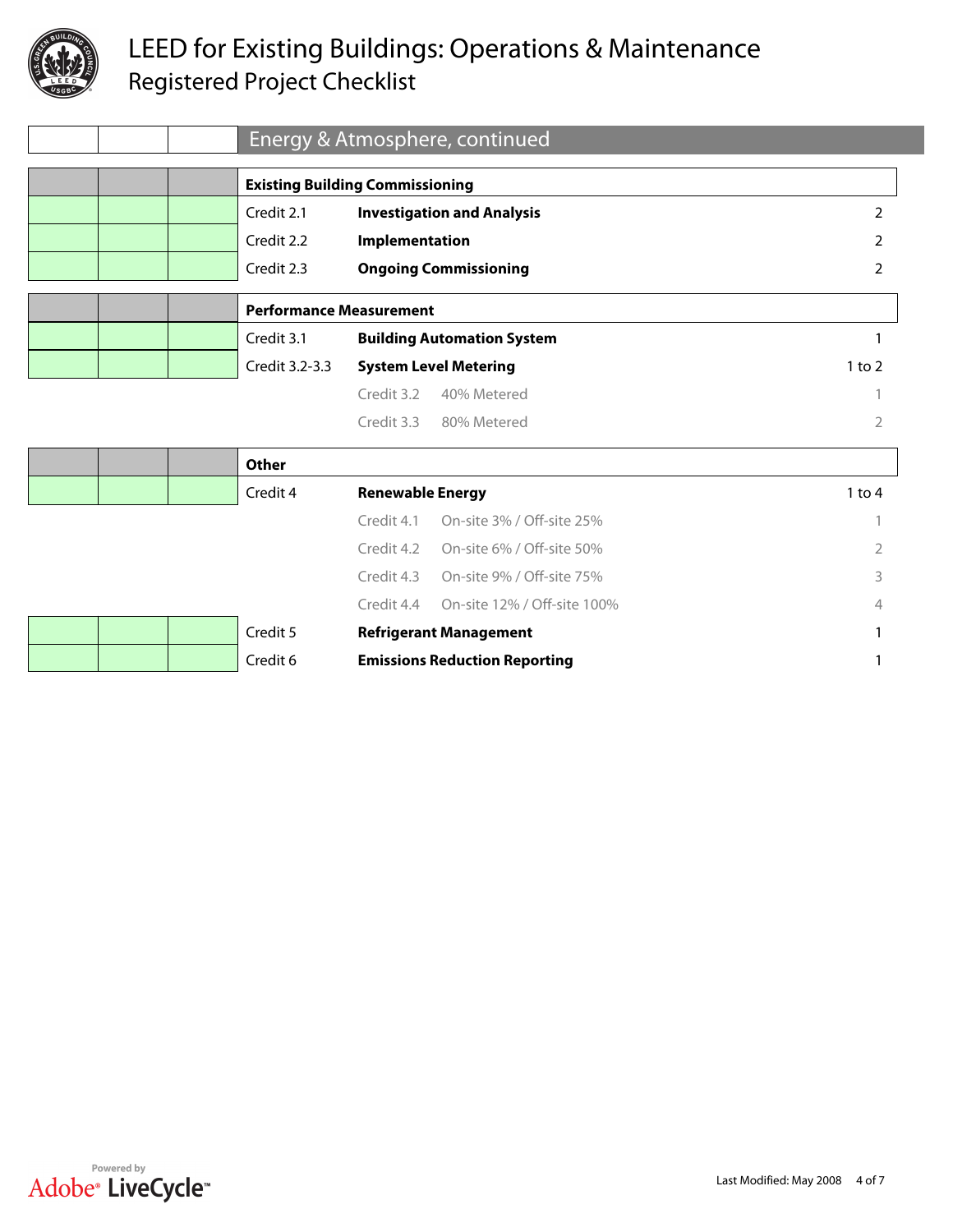

| Yes                    | ?                        | <b>No</b>              |                               |                                           |                |
|------------------------|--------------------------|------------------------|-------------------------------|-------------------------------------------|----------------|
|                        |                          |                        |                               | <b>Materials &amp; Resources</b>          | 14 Points      |
| <b>Yes</b>             |                          |                        | Prereq 1                      | <b>Sustainable Puchasing Policy</b>       | Required       |
| Yes                    |                          |                        | Prereq 2                      | <b>Solid Waste Management Policy</b>      | Required       |
|                        |                          |                        | <b>Sustainable Purchasing</b> |                                           |                |
| $\boxed{\blacksquare}$ | $\boxed{\blacksquare}$   | $\Box$                 | Credit 1                      | <b>Ongoing Consumables</b>                | $1$ to $3$     |
|                        |                          |                        |                               | Credit 1.1<br>40% of Purchases            | 1              |
|                        |                          |                        |                               | 60% of Purchases<br>Credit 1.2            | 2              |
|                        |                          |                        |                               | 80% of Purchases<br>Credit 1.3            | 3              |
| $\boxed{\blacksquare}$ | $\boxed{\mathbf{r}}$     | $\blacktriangleright$  | Credit 2.1                    | <b>Durable Goods, Electric</b>            | 1              |
| $\boxed{\mathbf{v}}$   | $\boxed{\mathbf{r}}$     | $\boxed{\mathbf{r}}$   | Credit 2.2                    | <b>Durable Goods, Furniture</b>           | $\mathbf{1}$   |
| $\boxed{\mathbf{r}}$   | $\boxed{\mathbf{r}}$     | $\blacktriangleright$  | Credit 3                      | <b>Facility Alterations and Additions</b> | 1              |
| $\boxed{\mathbf{v}}$   | $\boxed{\mathbf{r}}$     | $\boxed{\mathbf{r}}$   | Credit 4                      | <b>Reduced Mercury in Lamps</b>           | $1$ to $2$     |
|                        |                          |                        |                               | Credit 4.1<br>90 pg/lum-hr                | 1              |
|                        |                          |                        |                               | Credit 4.2<br>70 pg/lum-hr                | $\overline{2}$ |
| $\blacktriangleright$  | $\Box$                   | $\boxed{\blacksquare}$ | Credit 5                      | Food                                      | 1              |
|                        |                          |                        |                               | <b>Solid Waste Management</b>             |                |
| $\Box$                 | $\boxed{\mathbf{r}}$     | $\Box$                 | Credit 6                      | <b>Waste Stream Audit</b>                 | $\mathbf{1}$   |
| $\boxed{\mathbf{v}}$   | $\overline{\phantom{a}}$ | $\blacktriangleright$  | Credit 7                      | <b>Ongoing Consumables</b>                | $1$ to $2$     |
|                        |                          |                        |                               | Credit 7.1<br>50% Waste Diversion         | $\mathbf{1}$   |
|                        |                          |                        |                               | Credit 7.2<br>70% Waste Diversion         | $\overline{2}$ |
| $\boxed{\mathbf{r}}$   | $\Box$                   | $\boxed{\blacksquare}$ | Credit 8                      | <b>Durable Goods</b>                      | 1              |
| $\blacktriangledown$   | $\blacktriangleright$    | $\vert$                | Credit 9                      | <b>Facility Alterations and Additions</b> | $\mathbf{1}$   |
|                        |                          |                        |                               |                                           |                |

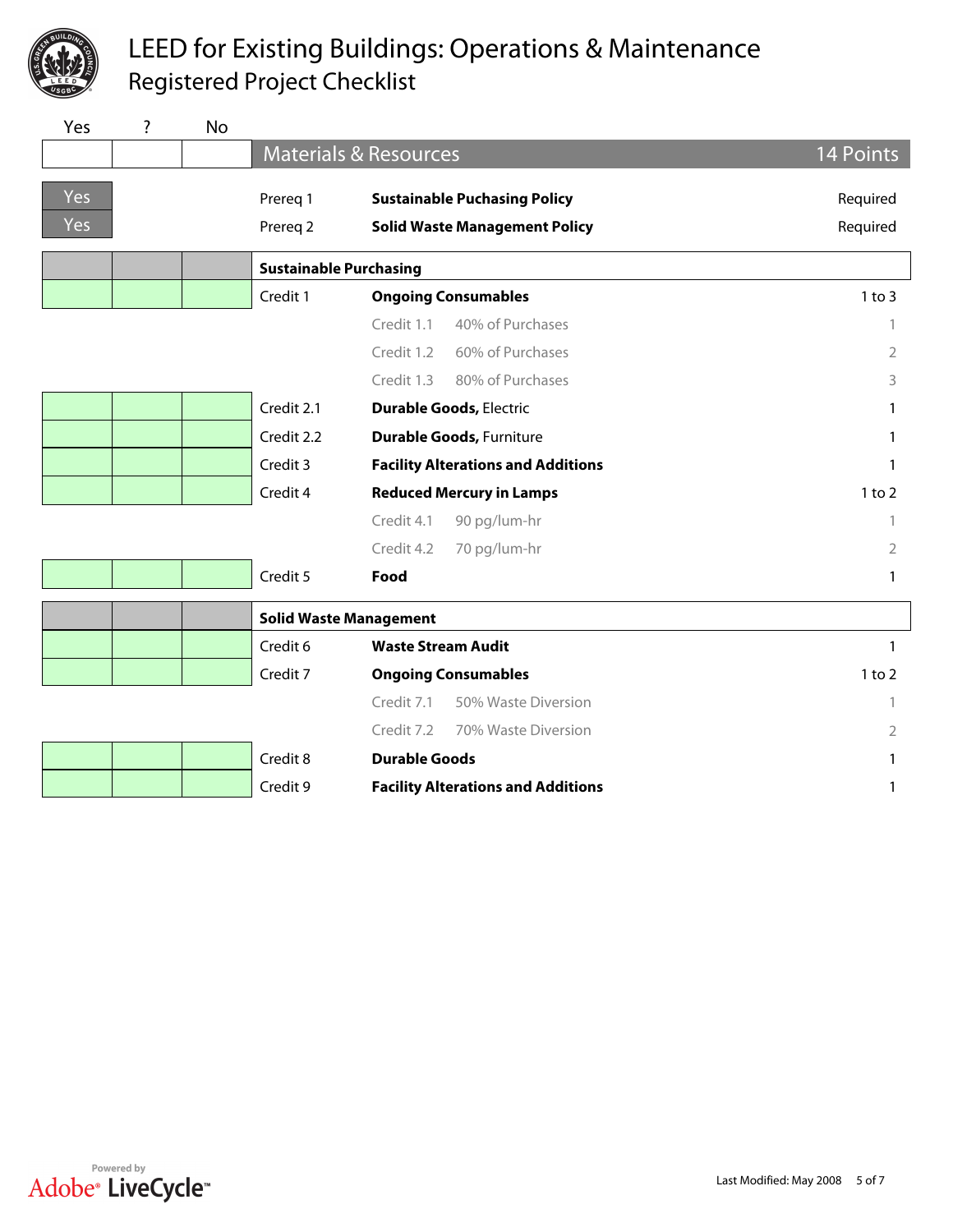

| Yes                   | ?                       | <b>No</b>              |                         |                                                     |            |
|-----------------------|-------------------------|------------------------|-------------------------|-----------------------------------------------------|------------|
|                       |                         |                        |                         | <b>Indoor Environmental Quality</b>                 | 19 Points  |
| Yes                   |                         |                        |                         |                                                     |            |
|                       |                         |                        | Prereq 1                | <b>Outdoor Air Introduction and Exhaust Systems</b> | Required   |
| Yes                   |                         |                        | Prereq 2                | <b>Environmental Tobacco Smoke (ETS) Control</b>    | Required   |
| Yes                   |                         |                        | Prereq 3                | <b>Green Cleaning Policy</b>                        | Required   |
|                       |                         |                        |                         | <b>IAQ Best Management Practices</b>                |            |
| $\vert \vert$         | $\boxed{\mathbf{r}}$    | $\vert$                | Credit 1.1              | <b>IAQ Management Program</b>                       | 1          |
| $\boxed{\mathbf{r}}$  | $\boxed{\mathbf{r}}$    | $\boxed{\blacksquare}$ | Credit 1.2              | <b>Outdoor Air Delivery Monitoring</b>              |            |
| $\blacktriangleright$ | $\Box$                  | $\Box$                 | Credit 1.3              | <b>Increased Ventilation</b>                        |            |
| $\blacktriangleright$ | $\boxed{\mathbf{r}}$    | $\Box$                 | Credit 1.4              | <b>Reduce Particulates in Air Distribution</b>      |            |
| $\blacksquare$        | $\Box$                  | $\boxed{\blacksquare}$ | Credit 1.5              | <b>Facility Alterations and Additions</b>           | 1          |
|                       |                         |                        | <b>Occupant Comfort</b> |                                                     |            |
| $\boxed{\mathbf{v}}$  | $\boxed{\mathbf{r}}$    | $\blacktriangleright$  | Credit 2.1              | <b>Occupant Survey</b>                              | 1          |
| $\vert$               | $\boxed{\mathbf{r}}$    | $\Box$                 | Credit 2.2              | <b>Occupant Controlled Lighting</b>                 | 1          |
| $\boxed{\mathbf{r}}$  | $\Box$                  | $\Box$                 | Credit 2.3              | <b>Thermal Comfort Monitoring</b>                   | 1          |
| $\boxed{\mathbf{r}}$  | $\blacktriangleright$   | $\vert$                | Credit 2.4-2.5          | <b>Daylight and Views</b>                           | $1$ to $2$ |
|                       |                         |                        |                         | 50% Daylight / 45% Views<br>Credit 2.4              |            |
|                       |                         |                        |                         | Credit 2.5<br>75% Daylight / 90% Views              | 2          |
|                       |                         |                        | <b>Green Cleaning</b>   |                                                     |            |
| $\Box$                | $\Box$                  | $\Box$                 | Credit 3.1              | <b>High Performance Cleaning Program</b>            | 1          |
| $\boxed{\mathbf{r}}$  | $\boxed{\blacksquare}$  | $\boxed{\blacksquare}$ | Credit 3.2-3.3          | <b>Custodial Effectiveness Assessment</b>           | $1$ to $2$ |
|                       |                         |                        |                         | Credit 3.2<br>Score of $\leq$ 3                     |            |
|                       |                         |                        |                         | Credit 3.3<br>Score of $\leq$ 2                     | 2          |
| $\blacksquare$        | $\boxed{\blacksquare}$  | $\Box$                 | Credit 3.4 - 3.6        | <b>Sustainable Cleaning Products and Materials</b>  | $1$ to $3$ |
|                       |                         |                        |                         | Credit 3.4<br>30% of Purchases                      |            |
|                       |                         |                        |                         | 60% of Purchases<br>Credit 3.5                      | 2          |
|                       |                         |                        |                         | 90% of Purchases<br>Credit 3.6                      | 3          |
| $\blacksquare$        | $\Box$                  | $\Box$                 | Credit 3.7              | <b>Sustainable Cleaning Equipment</b>               |            |
| $\blacktriangleright$ | $\overline{\mathbf{r}}$ | $\boxed{\mathbf{r}}$   | Credit 3.8              | <b>Entryway Systems</b>                             | 1          |
| $\Box$                | $\Box$                  | $\Box$                 | Credit 3.9              | <b>Indoor Integrated Pest Management</b>            | 1          |
|                       |                         |                        |                         |                                                     |            |